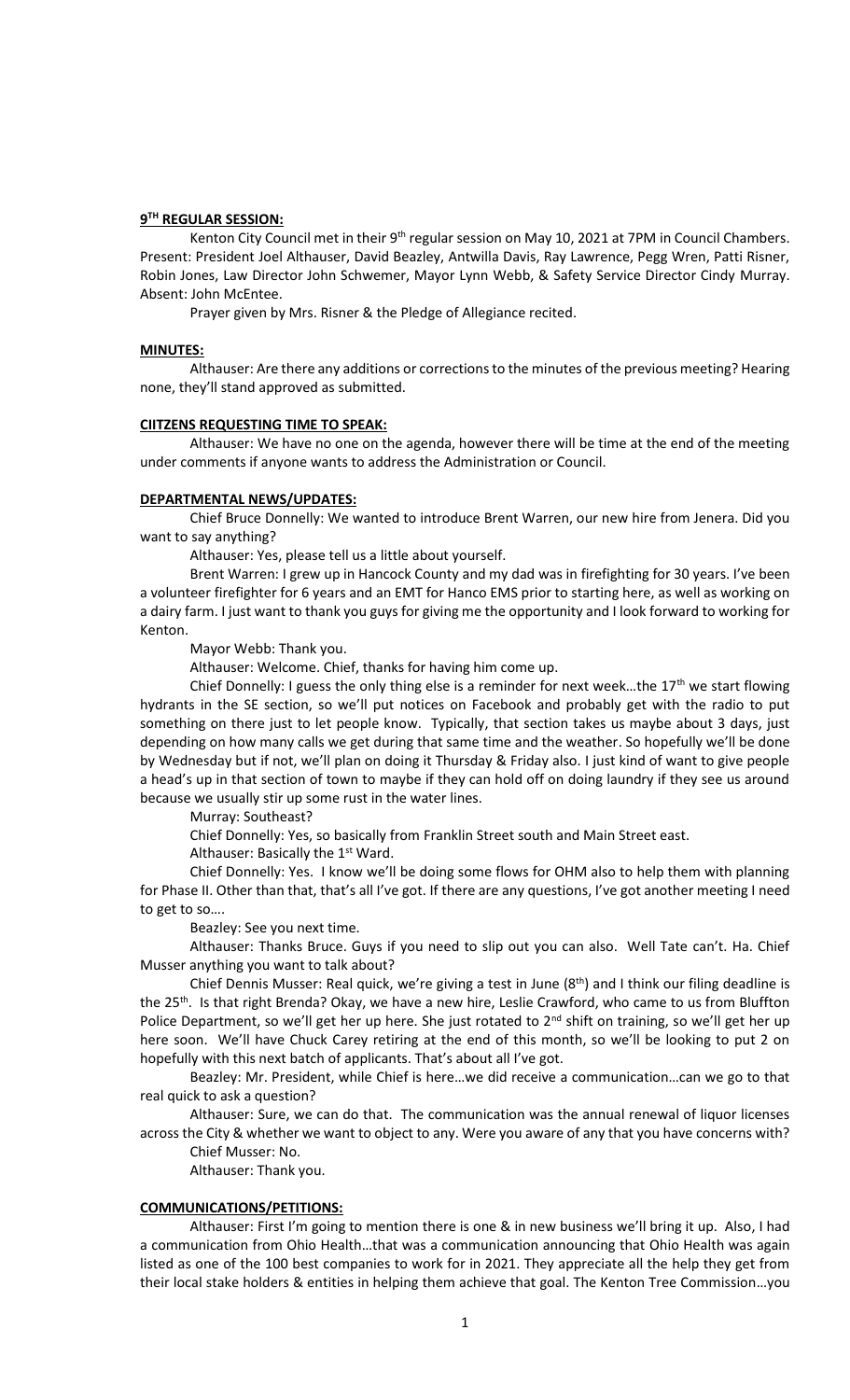see their minutes so that's the extent of communications that I'm aware of. Anyone else have communications? Petitions we have no new ones but we have one outstanding that we'll ask that committee to report on in new business because I think we'll have an action that comes out of that. Well we aren't going to do that tonight are we John?

Schwemer: No.

Althauser: Okay, Pegg if you want to go ahead & report on that now.

Special Projects, Wren: Well the 3 of us did look at the property and since Home Savings owns everything around it we agree to vacate that alley.

Schwemer: Brenda did note that there is a 4" waterline that goes through there, but it really has no bearing, in my opinion, on vacation of an alley because we always reserve it in the language of the ordinance that I draft. But even if I would forget, it is statutory that any utility easements that were installed before the alley was vacated will continue. So it's more just that we'll make sure the bank is aware of that so they can tell any potential purchaser. But again, that's really no different than just having an easement for that line through there, so again I don't think it should have any bearing on our vote here. The question on vacation of alley's is are we ever going to use it for an alley. If the answer is no, we really should lean towards vacating is my opinion.

Althauser: Does any Councilmember have any objections for the Law Director to go ahead & get the legislation ready? Okay, thank you Special Projects for addressing that so quickly & expeditiously.

## **MONTHLY/ANNUAL REPORTS:**

Althauser: In your packets you have the Income Tax report, Auditor/Treasurer report, KPD report and the KFD report. Are there any questions on any of these reports?

## **COMMITTEE REPORTS:**

Safety, Davis: (NOTE: can't hear over static) We will get together to schedule a meeting for this week…do you want me to keep going with the rest of the committees now? Okay, Nuisance is going to meet on June 10<sup>th</sup> at 2PM to finish up going through the ordinances and combining them. Then the Cemetery has changed it's meeting to the 15<sup>th</sup> at 7PM. They're busy getting ready for Memorial Day and they've planted Magnolia Trees and have been using the mini excavator & laying concrete….

Finance, Beazley: Finance has not met, however we will hold a meeting prior to the next Council meeting on May 24<sup>th</sup> at 6PM.

Althauser: I think that covers the committees…did I forget anyone?

## **OLD BUSINESS:**

# ORDINANCE NO. 21-009, 3<sup>RD</sup> READING, TITLE ONLY; AN ORDINANCE AMENDING KENTON **CODIFIED ORDINANCE SECTION 1064.02(G) REGARDING ACCESS THROUGH THE GATE OF FRANCE LAKE – SAULISBERRY PARK IN THE CITY OF KENTON, OHIO.**

Althauser: This is the  $3^{rd}$  read. I don't know if anything additional has come up, but I don't think so. I've received no comment on this item, so what are the wishes of Council at this time?

Mayor Webb: I know DeWayne has appreciated it & its really helped on that back road as far as you don't have people coming back there at all hours of the night.

Althauser: Remember all you're doing is you're essentially taking it out of the codifieds and saying it's a purview of the Mayor and/or Safety Service Director.

## **Motion by Mrs. Davis & second by Mrs. Risner to approve Ordinance No. 21-009**

Althauser: Is there any discussion? **(Roll call vote, 6 ayes; motion carried)** Is there any additional old business to be presented at this time?

## **NEW BUSINESS:**

# **ORDINANCE NO. 21-011, 1ST READING, TITLE ONLY; AN ORDINANCE PROVIDING FOR ADDITIONAL APPROPRIATIONS FOR THE YEAR 2021 FOR THE CITY OF KENTON, OHIO, AND DECLARING AN EMERGENCY.**

Althauser: Councilman Beazley is going to describe this legislation.

Beazley: Thank you, Mr. President. This legislation is a result of some extra efforts made by our Administration & Staff in seeking out some grant dollars. All of these dollars have been given to us in the form of grants or donations and we're looking to move accordingly…The Tree Commission donation was from the Hardin County Community Foundation, as well as the \$1500 to the KPD for bullet proof vests, Park & Rec was given \$2000 under the maintenance of equipment line and \$2000 to the KFD for the King Vision Device & Portable Refrigeration for a  $2^{nd}$  ambulance unit so we don't have to keep switching things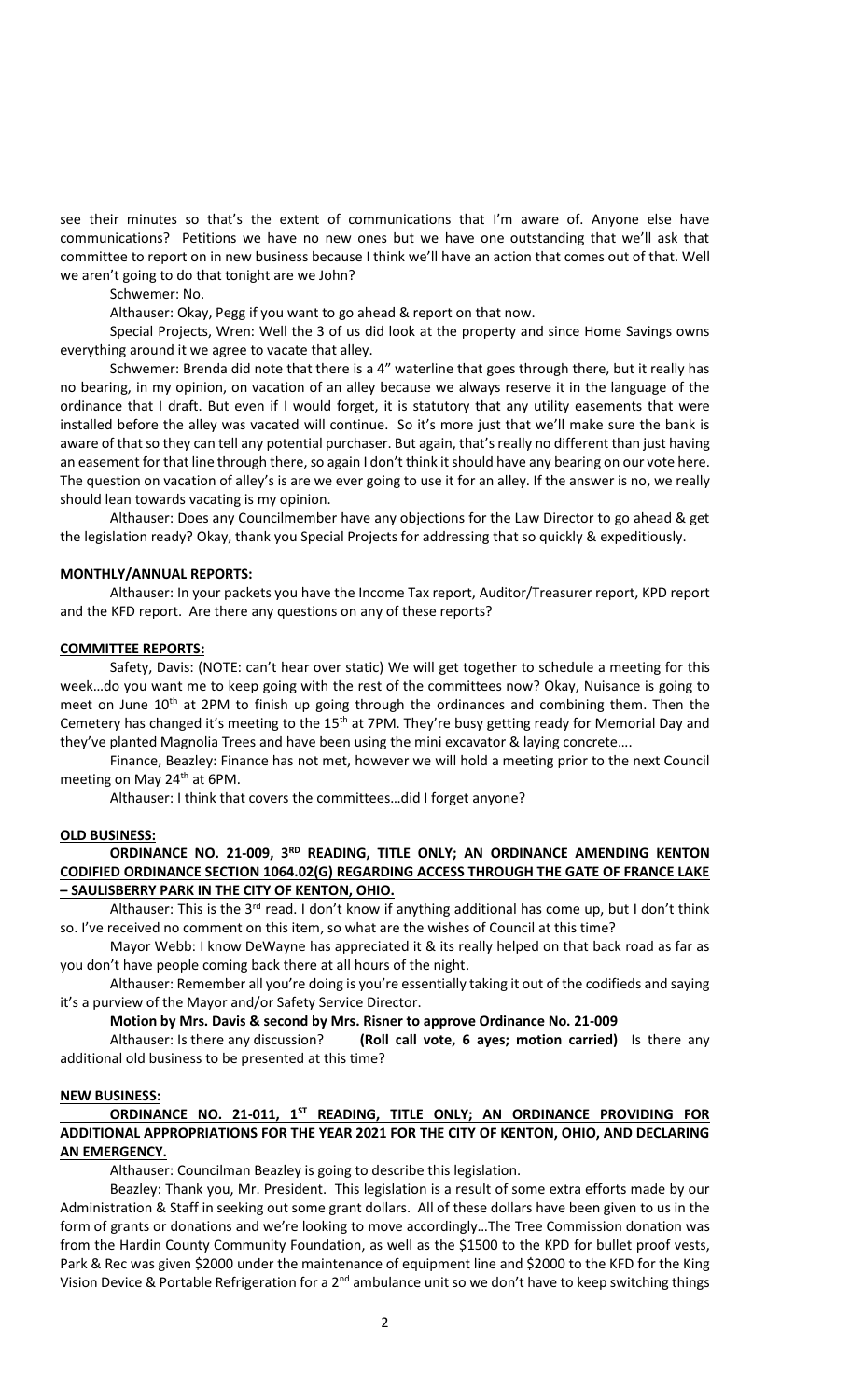back & forth between units. In addition, the Capital Budget from the State of Ohio is granting us \$20,000 for the repair of swimming pool concrete. There was a memorial donation to the quarry in honor of Dave Butler and finally the KFD received \$150 in payment for CPR training. We have received all of these funds, it's not causing us any harm to our budget, and we would like to move forward with these expeditiously so they can be spent for the purposes intended. In doing so I would move…

# **Motion by Mr. Beazley & second by Mr. Lawrence that the rules requiring legislation of a permanent or general nature to be read on three separate days, be suspended. Roll call vote, 6 ayes; motion carried.**

#### **Motion by Mrs. Risner and second by Mrs. Wren to approve Ordinance No. 21-011.**

Althauser: Is there any discussion? **(Roll call vote, 6 ayes; motion carried)** I would like to say thanks for all of the hard work that everyone did to get those grants. Also at this time, I would entertain a motion to excuse John McEntee as he had some flooding issues from the rain we had.

## **Motion by Mr. Beazley & second by Mrs. Risner to excuse John McEntee.**

Althauser: Is there any discussion? **(Roll call vote, 6 ayes; motion carried)** Is there any further new business to come before Council this evening?

#### **COMMENTS:**

Cindy Murray: I'd like to publicly welcome Brent too. Work has begun on the Water Transfer Channel…they've been sounding the concrete which is really technical (just kidding…they ping it with a hammer). They've had some issues, some small & some larger, so they're moving through those. The Phase II meeting on the  $4<sup>th</sup>$  was our first community informational forum and I'd say we had about 20 people present. So we have 2 meetings scheduled for the downtown business owners on 5/13 & then on 5/20, and then another community wide one on Thursday, May 27<sup>th</sup>. Those start at 6PM or is it 7PM?

Mayor Webb: 6PM.

Murray: Thank you. 6PM. You'll see the street crew working on the downtown trying to temporarily patch some of the bad spots & we are getting the striping within the next couple of weeks…we're redoing the striping of the crosswalks, stop bars, and that's throughout the entire town. The last thing I have is I'm going to try to start hitting on some ordinances that we get questions about a lot and tonight happens to be chickens. We get a lot of questions on whether people are allowed to have chickens or not so I'm going to read you exactly what the ordinance says. This is ordinance 1250.02 & it says "gardening, the raising of vegetables or fruits and the keeping of domestic or farm animals exclusively for the use or personal enjoyment of the residents of the lot and not for commercial purposes is allowed provided that any heating plant or structures in which the farm animals are kept are located at least 100 ft. from every lot line". So as Brenda says, there are very few lots in the City of Kenton that can meet that 100 ft. requirement. Also, under ordinance 618.13 "no person shall keep or harbor any animal or fowl in the Municipality so as to create noxious or offensive odors or unsanitary conditions which are a menace to the health, comfort or safety of the public". (Note: nothing but static on recorder) So that's all I've got.

Beazley: Antwilla asked about whether support chickens are allowed. (Kidding)

Mayor Webb: I'd like to welcome FF Warren, you've joined a team of the best of the best firefighters I think. Of course, the police officers are the best of the best too. (Can't hear…static) Thank you to Council for passing the additional appropriations ordinance so we can get started on the concrete work at the pool. We have some very talented & gifted community members and one who I reached out to is Wayne Mendendhall, well I've always known him as "Beano", but he checked out our concrete deck and said the concrete was actually in great shape but it's unlevel because its sinking so it's not ADA compliant. There are 2 areas around the pool that have really sunk & exposed the side of the pool that allowed water in & now we have maintenance on the side of the pool. So he really turned me onto these concrete levelers and we had 2 companies come out this past week & demonstrate. At first we were just talking the complete perimeter, but this same company does the caulking around the stainless steel too so when their bid came in we still had money left and hope to do the entire deck. We're looking around \$20,000, which is the money we're getting from Capital Budget from the State (can't hear over static). So they'll start this Sunday and everything will be done by the end of May when we open on Memorial Day. So once again, I'd give a big shoutout to Beano for steering us in the right direction. This week we opened up swim lessons & so far we've brought in \$2000 in tickets. Now onto parades…Senior Cruise was so successful last year & the kids were really excited about it with the COVID and everything, so we thought it should be a tradition. We're going to shorten the route a little this year because some of the vehicles got a little strung out last year, but we're all looking forward to it. It will be on May 21<sup>st</sup> at 7PM and there will be a map on our website of the route. Also, Cabaret is this weekend & it's important that we support our students. Lt. Governor Husted was here at the Wildcat Connectors Expo at KHS…he congratulated the